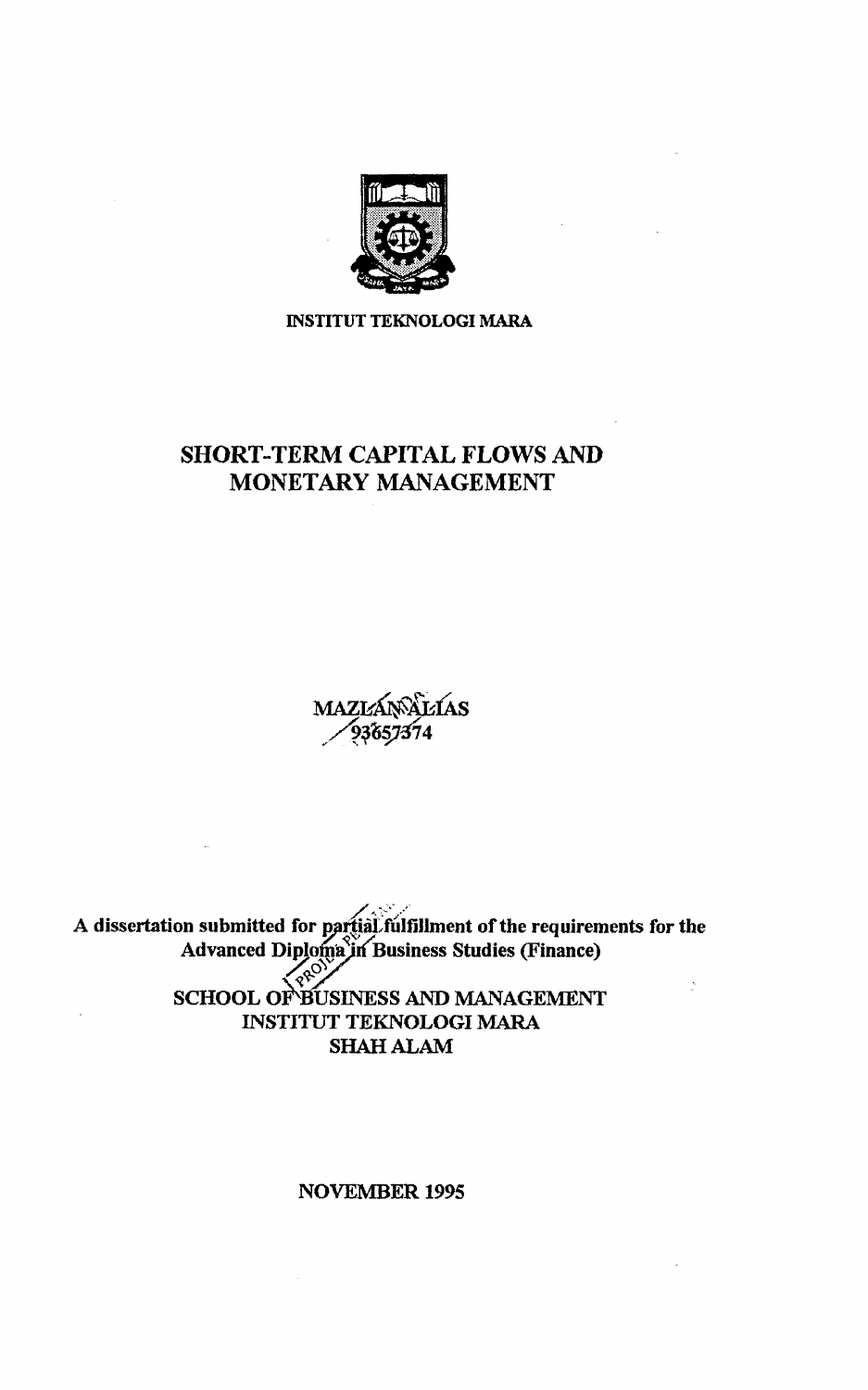#### ABSTRACT

The objective of this study is to examine the factors that influence the short-term capital movements in Malaysia for the past 15 years. This paper also try to examine the relationship between four variables and to evaluate the significance of these variables in influencing the magnitude and direction of short-term capital. From the regression result, this paper suggests several general strategies that can be used in controlling the magnitude of the flows. The general strategies suggested are more to the monetary measure that can be used in the control and regulation process.

From the regression analysis, it is found that the most significant factors that influence the magnitude and direction of the inflows of shortterm capital are the increase in activities in the Kuala Lumpur Stock Exchange (KLSE), followed by the interest rate differentials in favor to Malaysia that stimulate short-term funds to come in.

It is found that there is no relationship between the inflows of shorttermcapital to the GDP and the movements of ringgit exchange rate. It is suggested that this is due to the investors' perception and character that never regard the GDP as an important factor. The GDP is more important when the investment is for long-term. The high return in KLSE can absorb the exchange loss to make the foreign investors ignored the movements in exchange rates as important.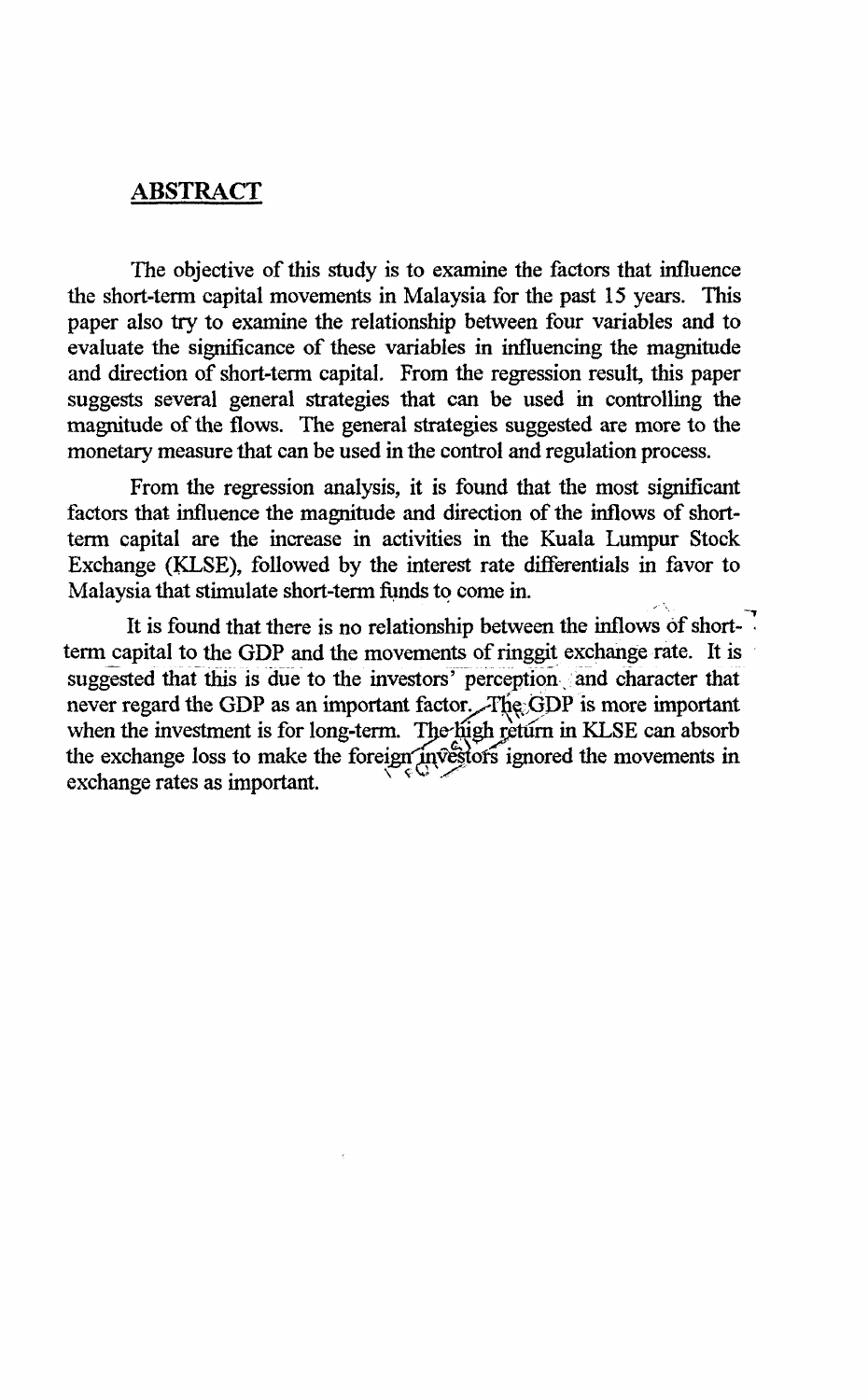### ACKNOWLEDGMENT

Syukur Alhamdulillah to Allah All Mighty for His consent to make it happen.

First of all, I would like to express my gratitude to my project advisor, Puan Hajjah Raskinah Md. Noor for her guidance and assistance in preparing and completing this paper. Her willingness to share her knowledge and experience as well as willingness to spare her valuable time is very much appreciated.

My appreciation also goes to Puan Faridzah Ahmad, Senior Economist in the Economics Department, Bank Negara Malaysia for her advice in choosing the topic, scope and layout of the study.

Further appreciation and thanks to Puan Hazilah Harun, Cik Mariani Ahmad, Encik Azmi and Wak of the Economics Department, Bank Negara Malaysia for their assistance in providing relevant data and to Encik Zahari Taridi for his support and encouragement which very much contribute to the completion of this paper. Not to forget, Encik Mohd. Fauzi and Encik Manan, the Librarian, Bank Negara Malaysia for their assistance and cooperation.

Lastly, I would like to express my appreciation and thanks to Ezren, Zali, Zot, Kili and other friends for their ideas, cooperation, support, encouragement and motivation all the way from the beginning until the completion of this paper.

To all of you, I am very much obliged.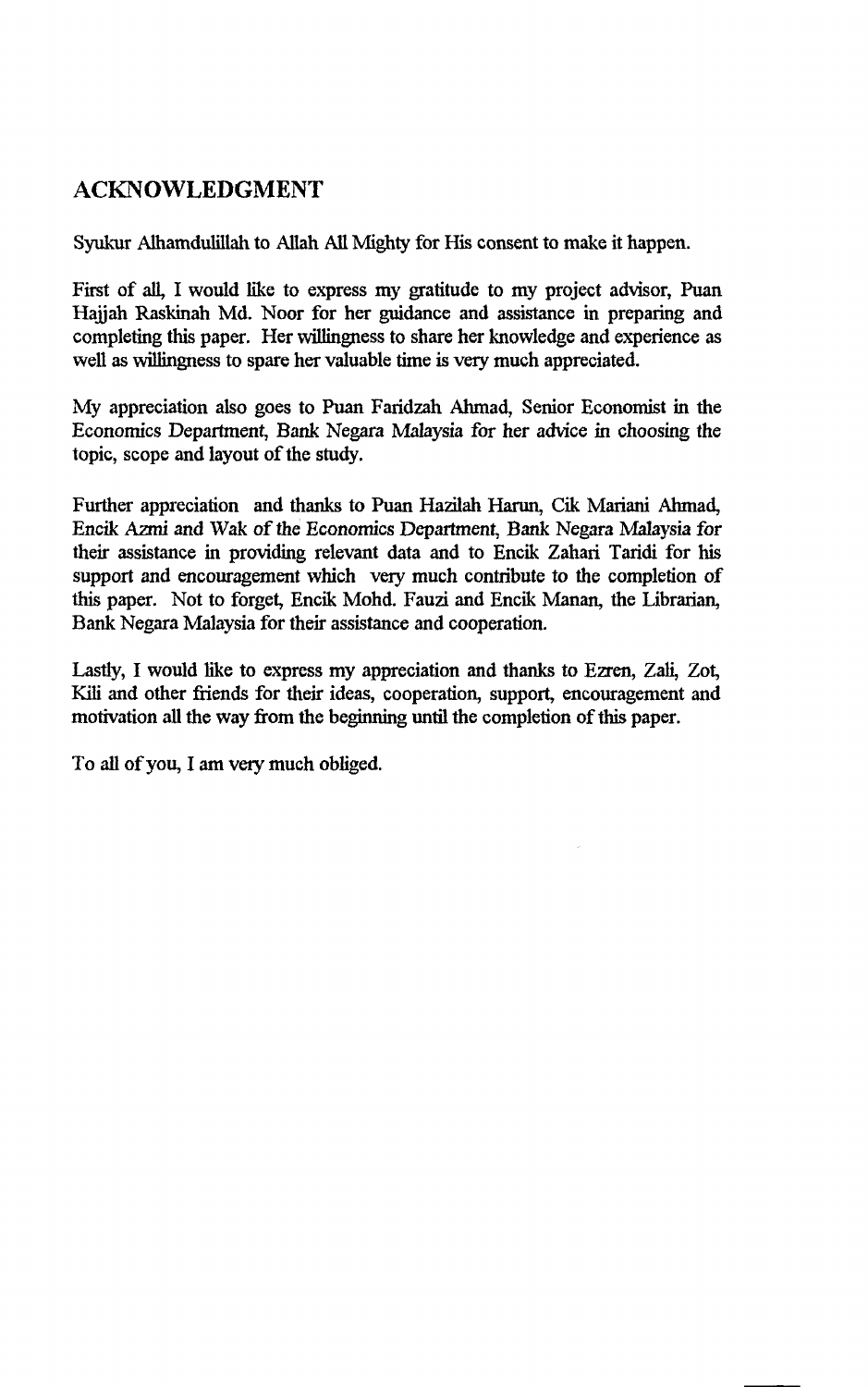# **TABLE OF CONTENT**

| Acknowledgment             |
|----------------------------|
| Abstract                   |
| <b>Table of Content</b>    |
| List of Tables and Figures |
| Abbreviation               |

| <b>CHAPTER ONE:</b>   |     | <b>INTRODUCTION</b>                                         | $\bf{1}$                |
|-----------------------|-----|-------------------------------------------------------------|-------------------------|
|                       | 1.1 | Objective of the Study                                      | 3                       |
|                       | 1.2 | Scope of the Study                                          | $\overline{\mathbf{3}}$ |
|                       | 1.3 | Limitations                                                 | 6                       |
| <b>CHAPTER TWO:</b>   |     | <b>LITERATURE REVIEW</b>                                    | $\tau$                  |
| <b>CHAPTER THREE:</b> |     | <b>SHORT-TERM CAPITAL FLOWS</b>                             |                         |
|                       | 3.1 | Definitions                                                 | 12                      |
|                       | 3.2 | <b>Short-term Capital Flows</b>                             | 15                      |
|                       | 3.3 | Theory of International Capital Flows                       | 20                      |
| <b>CHAPTER FOUR:</b>  |     | <b>METHODOLOGY, HYPOTHESIS</b><br><b>AND DATA RESOURCES</b> |                         |
|                       | 4.1 | Methodology                                                 | 27                      |
|                       | 4.2 | Hypothesis                                                  | 28.                     |
|                       | 4.3 | <b>Computation of Variables</b>                             | 35 <sub>1</sub>         |
|                       | 4.4 | Data Resources                                              | 36                      |
| <b>CHAPTER FIVE:</b>  |     | <b>TREND ANALYSIS</b>                                       |                         |
|                       | 5.1 | Introduction                                                | 37                      |
|                       | 5.2 | The Short-term Capital Movements<br>in Malaysia             | 38                      |
|                       | 5.3 | Short-term Capital Inflows and<br>the Stock Market          | 41                      |
| <b>CHAPTER SIX:</b>   |     | <b>MONETARY MANAGEMENT</b>                                  |                         |
|                       | 6.1 | The Objective and Targets of                                |                         |
|                       |     | <b>Monetary Policy</b>                                      | 44                      |
|                       | 6.2 | Management of Short-term Capital                            |                         |
|                       |     | <b>Movements</b>                                            | 47                      |
|                       |     |                                                             |                         |

 $\label{eq:3.1} \left\langle \begin{array}{ccccc} \mathbf{0} & \mathbf{0} & \mathbf{0} & \mathbf{0} & \mathbf{0} & \mathbf{0} \\ \mathbf{0} & \mathbf{0} & \mathbf{0} & \mathbf{0} & \mathbf{0} & \mathbf{0} \\ \mathbf{0} & \mathbf{0} & \mathbf{0} & \mathbf{0} & \mathbf{0} & \mathbf{0} \end{array} \right\rangle$ 

 $\sim$   $\mu$